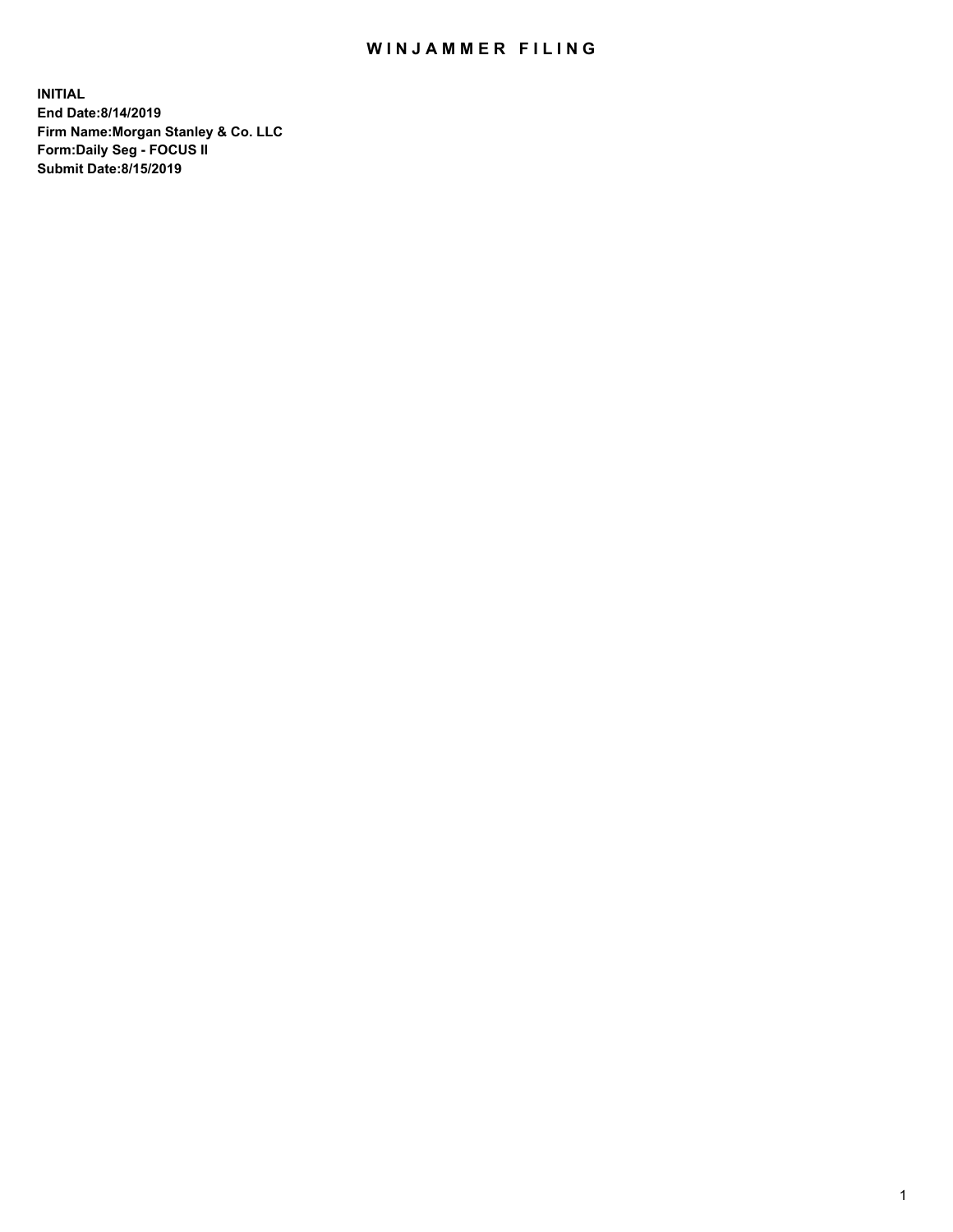**INITIAL End Date:8/14/2019 Firm Name:Morgan Stanley & Co. LLC Form:Daily Seg - FOCUS II Submit Date:8/15/2019 Daily Segregation - Cover Page**

| Name of Company                                                                   | Morgan Stanley & Co. LLC     |  |
|-----------------------------------------------------------------------------------|------------------------------|--|
| <b>Contact Name</b>                                                               | <b>Ikram Shah</b>            |  |
| <b>Contact Phone Number</b>                                                       | 212-276-0963                 |  |
| <b>Contact Email Address</b>                                                      | Ikram.shah@morganstanley.com |  |
| FCM's Customer Segregated Funds Residual Interest Target (choose one):            |                              |  |
| a. Minimum dollar amount: ; or                                                    | 235,000,000                  |  |
| b. Minimum percentage of customer segregated funds required:% ; or                | <u>0</u>                     |  |
| c. Dollar amount range between: and; or                                           | <u>0 0</u>                   |  |
| d. Percentage range of customer segregated funds required between: % and %.       | 00                           |  |
| FCM's Customer Secured Amount Funds Residual Interest Target (choose one):        |                              |  |
| a. Minimum dollar amount: ; or                                                    | 140,000,000                  |  |
| b. Minimum percentage of customer secured funds required:%; or                    | <u>0</u>                     |  |
| c. Dollar amount range between: and; or                                           | 0 <sub>0</sub>               |  |
| d. Percentage range of customer secured funds required between:% and%.            | 0 <sub>0</sub>               |  |
| FCM's Cleared Swaps Customer Collateral Residual Interest Target (choose one):    |                              |  |
| a. Minimum dollar amount: ; or                                                    | 92,000,000                   |  |
| b. Minimum percentage of cleared swaps customer collateral required:% ; or        | <u>0</u>                     |  |
| c. Dollar amount range between: and; or                                           | 0 Q                          |  |
| d. Percentage range of cleared swaps customer collateral required between:% and%. | 00                           |  |

Attach supporting documents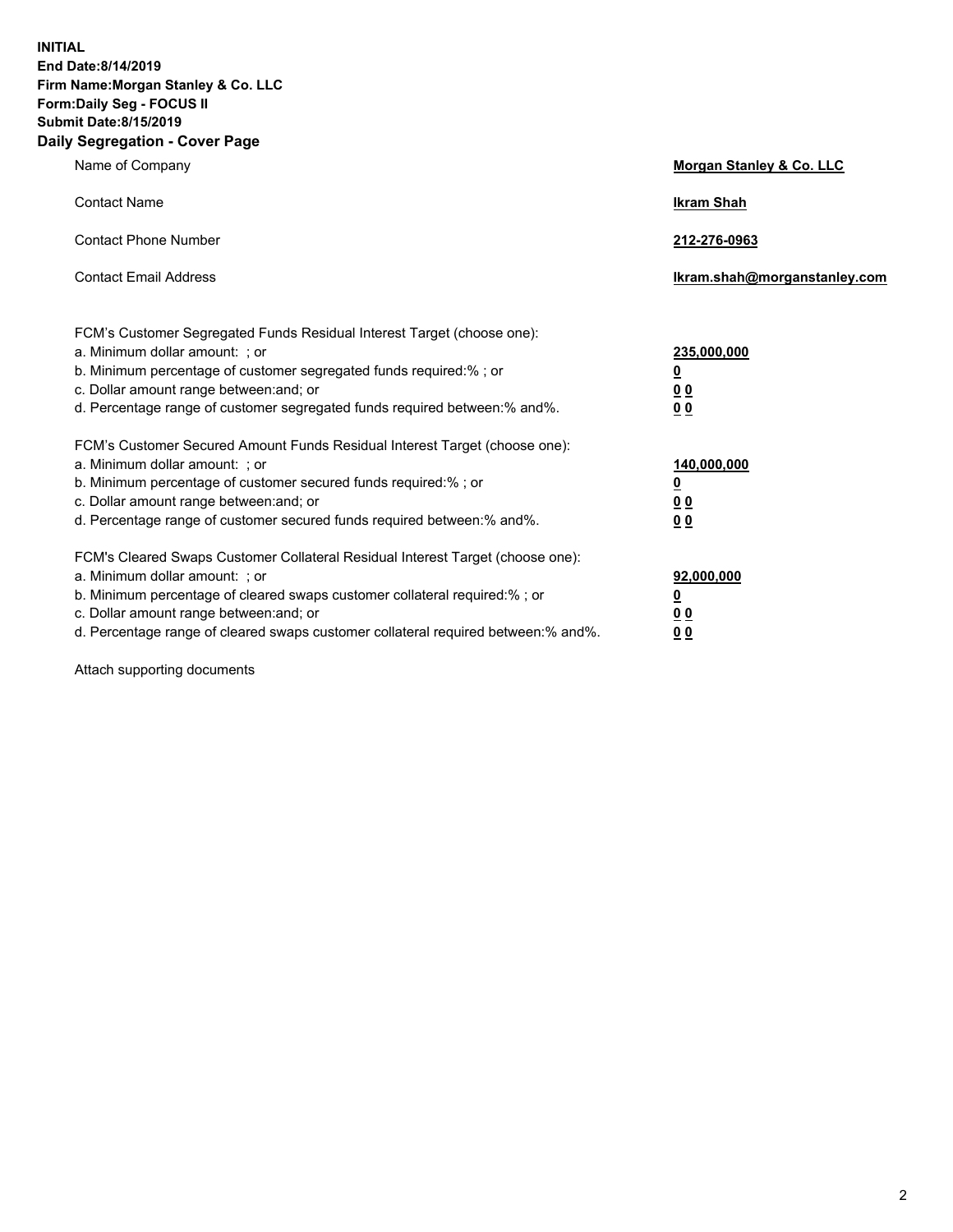## **INITIAL End Date:8/14/2019 Firm Name:Morgan Stanley & Co. LLC Form:Daily Seg - FOCUS II Submit Date:8/15/2019 Daily Segregation - Secured Amounts**

Foreign Futures and Foreign Options Secured Amounts Amount required to be set aside pursuant to law, rule or regulation of a foreign government or a rule of a self-regulatory organization authorized thereunder 1. Net ledger balance - Foreign Futures and Foreign Option Trading - All Customers A. Cash **3,153,886,294** [7315] B. Securities (at market) **2,486,117,308** [7317] 2. Net unrealized profit (loss) in open futures contracts traded on a foreign board of trade **-526,945,622** [7325] 3. Exchange traded options a. Market value of open option contracts purchased on a foreign board of trade **24,211,017** [7335] b. Market value of open contracts granted (sold) on a foreign board of trade **-25,327,509** [7337] 4. Net equity (deficit) (add lines 1. 2. and 3.) **5,111,941,488** [7345] 5. Account liquidating to a deficit and account with a debit balances - gross amount **273,709,190** [7351] Less: amount offset by customer owned securities **-272,749,395** [7352] **959,795** [7354] 6. Amount required to be set aside as the secured amount - Net Liquidating Equity Method (add lines 4 and 5) 7. Greater of amount required to be set aside pursuant to foreign jurisdiction (above) or line 6. FUNDS DEPOSITED IN SEPARATE REGULATION 30.7 ACCOUNTS 1. Cash in banks A. Banks located in the United States **425,511,692** [7500] B. Other banks qualified under Regulation 30.7 **597,362,732** [7520] **1,022,874,424** 2. Securities A. In safekeeping with banks located in the United States **471,661,149** [7540] B. In safekeeping with other banks qualified under Regulation 30.7 **0** [7560] **471,661,149** [7570] 3. Equities with registered futures commission merchants A. Cash **6,427,832** [7580] B. Securities **0** [7590] C. Unrealized gain (loss) on open futures contracts **3,006,229** [7600] D. Value of long option contracts **0** [7610] E. Value of short option contracts **0** [7615] **9,434,061** [7620] 4. Amounts held by clearing organizations of foreign boards of trade A. Cash **0** [7640] B. Securities **0** [7650] C. Amount due to (from) clearing organization - daily variation **0** [7660] D. Value of long option contracts **0** [7670] E. Value of short option contracts **0** [7675] **0** [7680] 5. Amounts held by members of foreign boards of trade A. Cash **2,319,159,077** [7700] B. Securities **2,014,456,159** [7710] C. Unrealized gain (loss) on open futures contracts **-529,951,851** [7720] D. Value of long option contracts **24,211,017** [7730] E. Value of short option contracts **-25,327,509** [7735] **3,802,546,893** [7740] 6. Amounts with other depositories designated by a foreign board of trade **0** [7760] 7. Segregated funds on hand **0** [7765]

- 
- 8. Total funds in separate section 30.7 accounts **5,306,516,527** [7770]

9. Excess (deficiency) Set Aside for Secured Amount (subtract line 7 Secured Statement Page 1 from Line 8)

- 10. Management Target Amount for Excess funds in separate section 30.7 accounts **140,000,000** [7780]
- 11. Excess (deficiency) funds in separate 30.7 accounts over (under) Management Target **53,615,244** [7785]

**0** [7305]

**5,112,901,283** [7355] **5,112,901,283** [7360] [7530]

**193,615,244** [7380]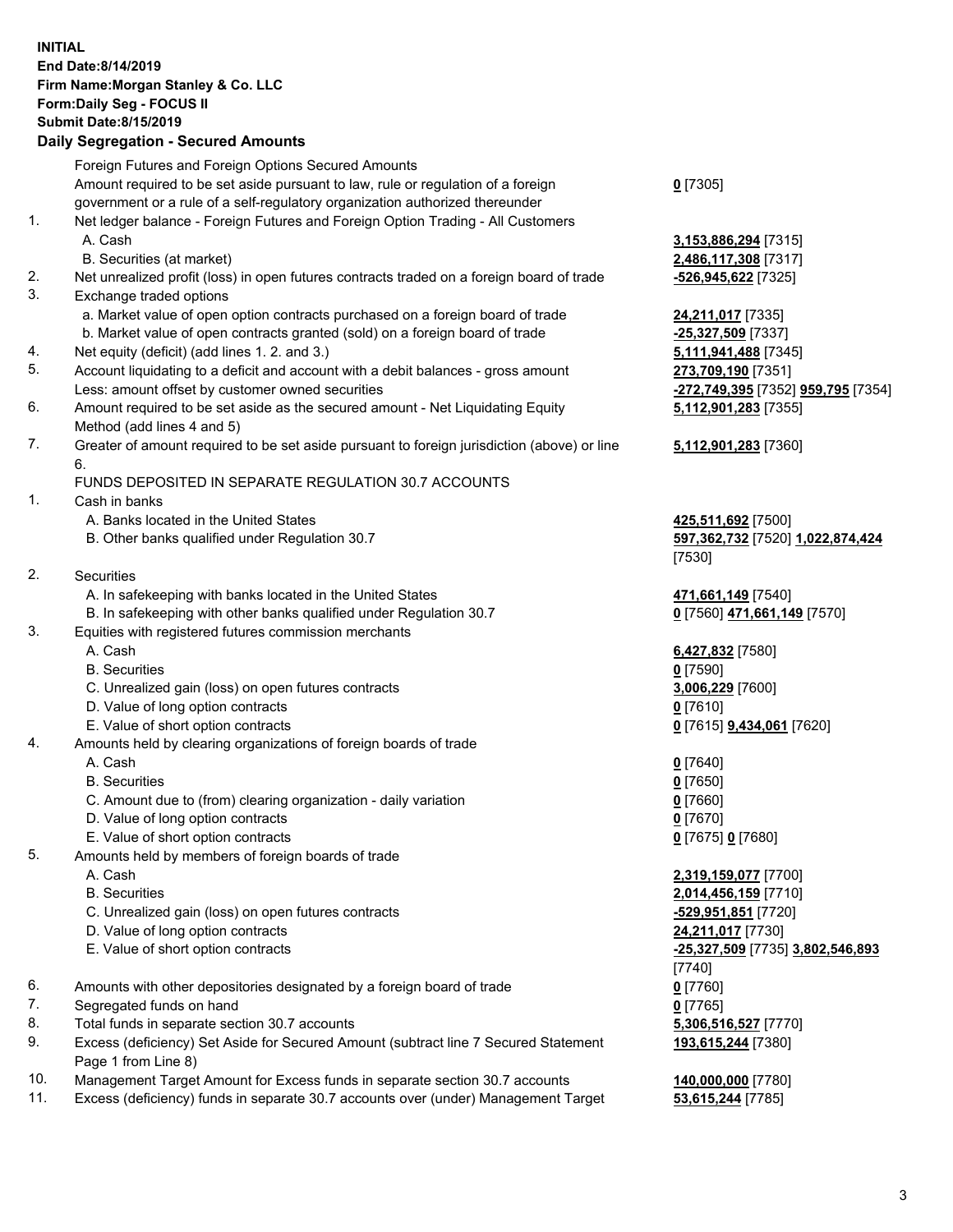**INITIAL End Date:8/14/2019 Firm Name:Morgan Stanley & Co. LLC Form:Daily Seg - FOCUS II Submit Date:8/15/2019 Daily Segregation - Segregation Statement** SEGREGATION REQUIREMENTS(Section 4d(2) of the CEAct) 1. Net ledger balance A. Cash **6,163,239,487** [7010] B. Securities (at market) **6,297,897,431** [7020] 2. Net unrealized profit (loss) in open futures contracts traded on a contract market **4,859,345,085** [7030] 3. Exchange traded options A. Add market value of open option contracts purchased on a contract market **983,141,967** [7032] B. Deduct market value of open option contracts granted (sold) on a contract market **-868,756,207** [7033] 4. Net equity (deficit) (add lines 1, 2 and 3) **17,434,867,763** [7040] 5. Accounts liquidating to a deficit and accounts with debit balances - gross amount **889,709,938** [7045] Less: amount offset by customer securities **-871,011,228** [7047] **18,698,710** [7050] 6. Amount required to be segregated (add lines 4 and 5) **17,453,566,473** [7060] FUNDS IN SEGREGATED ACCOUNTS 7. Deposited in segregated funds bank accounts A. Cash **4,410,509,642** [7070] B. Securities representing investments of customers' funds (at market) **0** [7080] C. Securities held for particular customers or option customers in lieu of cash (at market) **559,477,283** [7090] 8. Margins on deposit with derivatives clearing organizations of contract markets A. Cash **6,853,551,323** [7100] B. Securities representing investments of customers' funds (at market) **0** [7110] C. Securities held for particular customers or option customers in lieu of cash (at market) **5,738,420,148** [7120] 9. Net settlement from (to) derivatives clearing organizations of contract markets **45,003,606** [7130] 10. Exchange traded options A. Value of open long option contracts **983,141,967** [7132] B. Value of open short option contracts **-868,756,207** [7133] 11. Net equities with other FCMs A. Net liquidating equity **14,269,852** [7140] B. Securities representing investments of customers' funds (at market) **0** [7160] C. Securities held for particular customers or option customers in lieu of cash (at market) **0** [7170] 12. Segregated funds on hand **0** [7150] 13. Total amount in segregation (add lines 7 through 12) **17,735,617,614** [7180] 14. Excess (deficiency) funds in segregation (subtract line 6 from line 13) **282,051,141** [7190]

- 15. Management Target Amount for Excess funds in segregation **235,000,000** [7194]
- 16. Excess (deficiency) funds in segregation over (under) Management Target Amount Excess

**47,051,141** [7198]